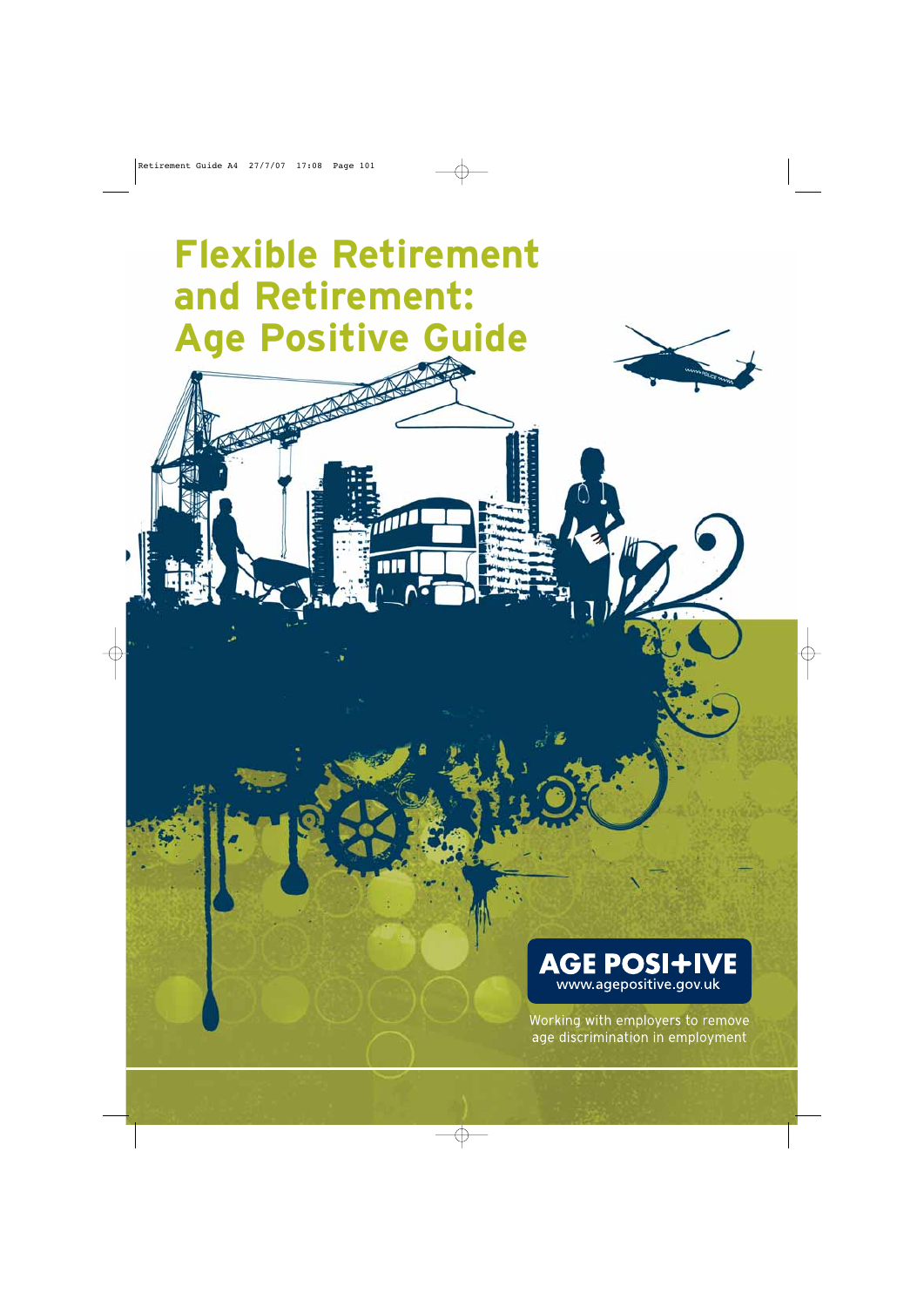# **Contents**

# **Flexible Retirement and Retirement**

| <b>Introduction</b>                                                               |                |
|-----------------------------------------------------------------------------------|----------------|
| Age Legislation                                                                   |                |
| What this means for you                                                           |                |
| <b>Retirement</b>                                                                 | $\overline{2}$ |
| Business benefits of a flexible retirement policy                                 | 2              |
| Top tips and checklists for you to make your retirement policy more age positive  | $\overline{4}$ |
| Checklist - Retirement: General good practice                                     | $\overline{4}$ |
| Checklist - Flexible retirement - Good practice tips and techniques for employers | 5              |
| The retirement process                                                            | $\overline{7}$ |
| Understanding the new retirement process                                          | 7              |
| Fair retirement flowchart - courtesy of ACAS                                      | 11             |
| A changing workforce for employers                                                | 12             |
| Age Positive Retirement: answers to your questions                                | 12             |
| Sources of additional information                                                 | 13             |

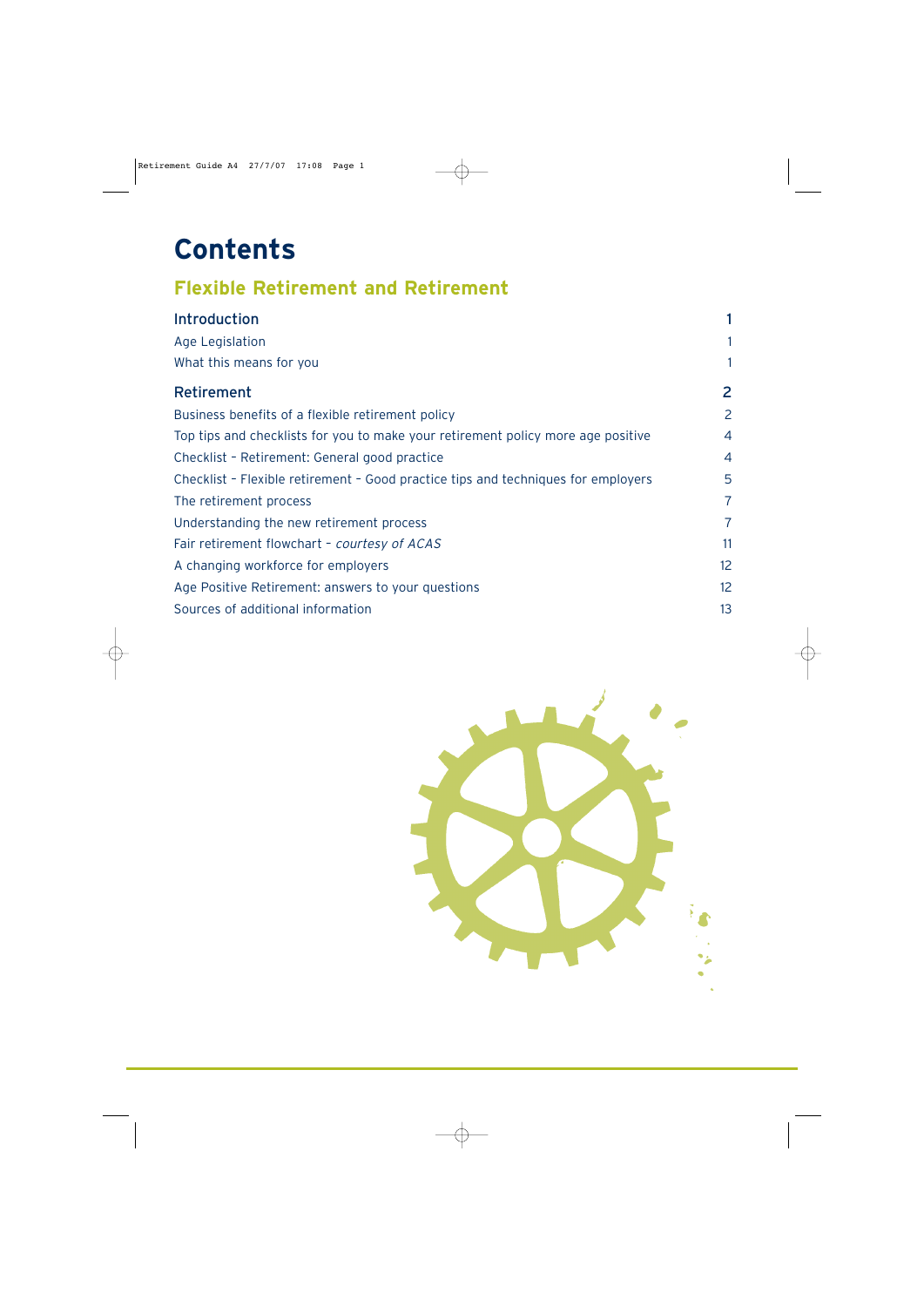# **Introduction**

Although employing and retaining an age diverse workforce has real business benefits, it is equally important for organisations to have flexible retirement and retirement policies in place.

This booklet will not provide you with in-depth advice and will not guarantee any level of compliance with age regulations. However, we understand that many small and medium businesses don't have dedicated Human Resources (HR) facilities, so we have developed this booklet to provide some practical information and help for employers of all sizes. It provides examples of how other small, medium and large organisations are managing their ageing workforce.

If you have any specific questions relating to finance, pensions or the new regulations, you will need to talk to a financial or legal adviser or to Advisory, Conciliation and Arbitration Service (ACAS). Other sources of help and information are also included in this booklet on page 13.

# **Age Legislation**

As an employer, you need to be aware how the new Employment Equality (Age) Regulations 2006 affect retirement and pensions. The law covering retirement was implemented 1 October 2006; pension age regulations came into force 1 December 2006.

The regulations make it unlawful to discriminate against employees, job seekers and trainees on the grounds of age.

The regulations cover workers of all ages and all employers.

They cover all employment and vocational training, including access to help and guidance, recruitment, promotion, development, flexible working, retirement, redundancy, pensions, perks and pay.

# **What this means for you**

Simply put, the new regulations mean that you need to:

- look at your existing retirement policies and practices and consider if they require change
- consider whether flexible retirement options would be beneficial to your business and your staff and
- check that your pension scheme and any policies, practices or routines you operate are compliant with the new legislation.

Remember, there is no official retirement age in the UK – the new age law introduces a 'default age of 65' but this is not a mandatory retirement age.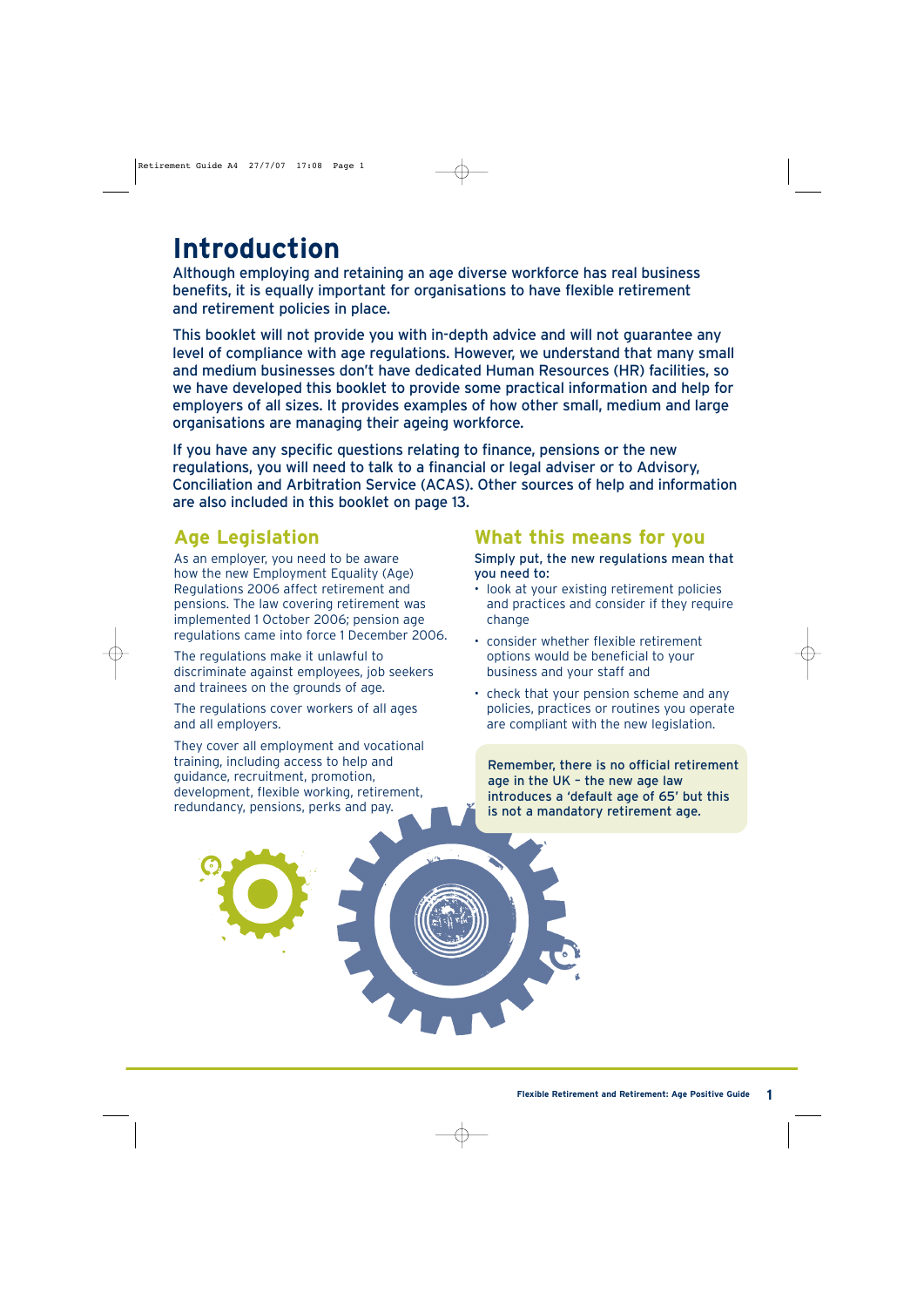# **Retirement**

# **Business benefits of a flexible retirement policy**

Losing skilled and experienced workers can be an expensive business, no matter how big or small your organisation. Therefore, forcing people to retire at a certain age does not make good business sense.

Fixing a retirement age can lead to the unnecessary loss of skills and know-how. It therefore goes without saying that taking a flexible approach to retirement can be more beneficial to both the business and the individual employee.

The Chartered Institute for Personnel and Development (CIPD) estimates that it can cost as much as £8,200 to replace each employee – this may be less for unskilled posts or more (up to £12,000) for more senior positions.<sup>1</sup> But whatever the figure, it's costing you money and that isn't a business benefit. It is essential that you keep hold of your experienced workers for as long as possible.

Domestic & General (the UK's leading specialist provider of domestic appliance repair protection plans) found that age positive recruitment and retention initiatives reduced recruitment costs by 50 per cent.

If your employees feel they have a part to play, regardless of their age, they will feel more valued and motivated to contribute to the success of the organisation. This has the obvious benefit of improved productivity, as well as helping to ensure higher retention rates – which leads to lower recruitment and retraining costs.

BT believe that the success of their flexible policies is evident from the increase in the proportion of staff aged 50+. In the period between 2001 and 2005, it increased from 13 per cent to 25 per cent.

There are other widely acknowledged business benefits from retaining an age diverse workforce. For example, some organisations have found older workers generally have better attendance and higher levels of commitment to the company.

B&Q experienced 39 per cent less shortterm absenteeism after employing older workers at one of their locations.

The experience that older workers bring can also be harnessed to help train and develop younger workers.

A recent Somerfield staff survey showed that 80 per cent of employees over the age of 50 felt strongly committed to the company, compared with 62 per cent overall. Similarly, older workers were more likely than others to say they were proud to work for the company.

Don't discount implementing flexible working or flexible retirement options because you think they are too difficult or costly. Employers agreed there were some challenges, but the benefits in terms of retention of skills, reduced recruitment costs and the filling of skills-shortage vacancies by opening up a wider pool of recruits, far outweighed the costs of implementing the policy.

At South Wales Forgemasters (suppliers of forgings to the automotive industry), the process of training younger staff has been improved greatly by involving experienced, mostly older, workers on the company's apprenticeship scheme. Many of these more 'mature' staff have been given formal 'trainer training', allowing them to pass on vital skills and provide practical support to new employees as they learn on the job.

<sup>1</sup> www.cipd.co.uk. Annual Survey Report 2006: Recruitment, Retention and Turnover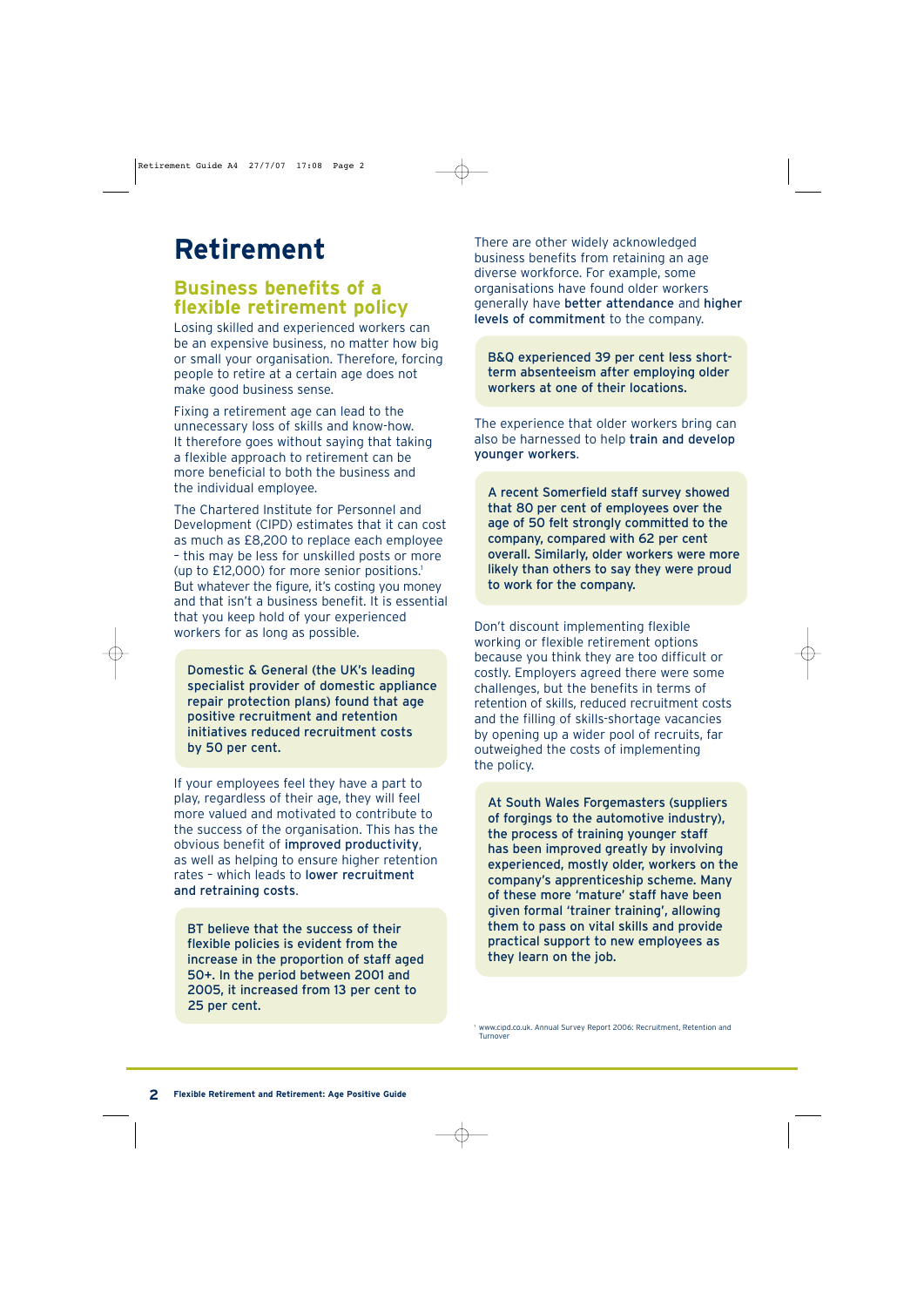There are a wide range of other benefits that many employers are not taking full advantage of. Although we accept everyone is an individual, it is often shown that younger workers tend to be more IT proficient, whereas older workers often bring valuable experience and skills from previous jobs and careers. However, encouraging both old and young staff to work together and share their different skills through support and mentoring can help you retain staff, utilise the diverse range of abilities and generate business benefits for the employer.

Positive Contact provide customer contact solutions for a range of clients. Their age diverse workforce enables them to offer a variety of different advisor profiles dependent on client needs, ideally mirroring the client customer base. This has lead to satisfied customers and repeat business.

Last, but by no means least, retaining an age diverse workforce can help you meet the demands of a '24/7' work environment and provide a better service to your customers, with obvious benefits to your business.

The Housing Solutions Group is a small employer who believes any employee who wishes to work beyond their usual retirement age of 65 should be able to do so; to them, retirement is not a must at 65. If the individual feels able and is competent to continue they can. In 2006 they had six employees over retirement age and expect this number to increase.

## **Soha Housing**

#### Who we are

We are a social housing provider based in South Oxfordshire, responsible for managing 4,700 homes in the area and employing about 90 members of staff.

#### What we do

Our standard retirement age is 65, in line with the new regulations, but we are happy to consider any requests from members of staff who would like to continue past this age. Our flexible retirement approach involves:

- an open and transparent procedure open to all staff approaching retirement
- a phased retirement period, when retirees work alongside those who are going to be taking over their role
- flexible working options (e.g. flexi time, part-time working) available to all staff, which allows older workers to change their working arrangements in line with business need
- paying for employees who are approaching retirement, as well as their partners, to attend an external preretirement training course, which helps them prepare personally and financially for their retirement – all of our staff who have retired in recent years have been on the course and told us it was worthwhile.

#### How it has benefited our business

- improved customer service we have been able to maintain a relatively stable workforce, which is very important in providing continuous care for our elderly and vulnerable sheltered home residents
- lower turnover has saved us money, as we don't have to spend so much on recruitment and re-training.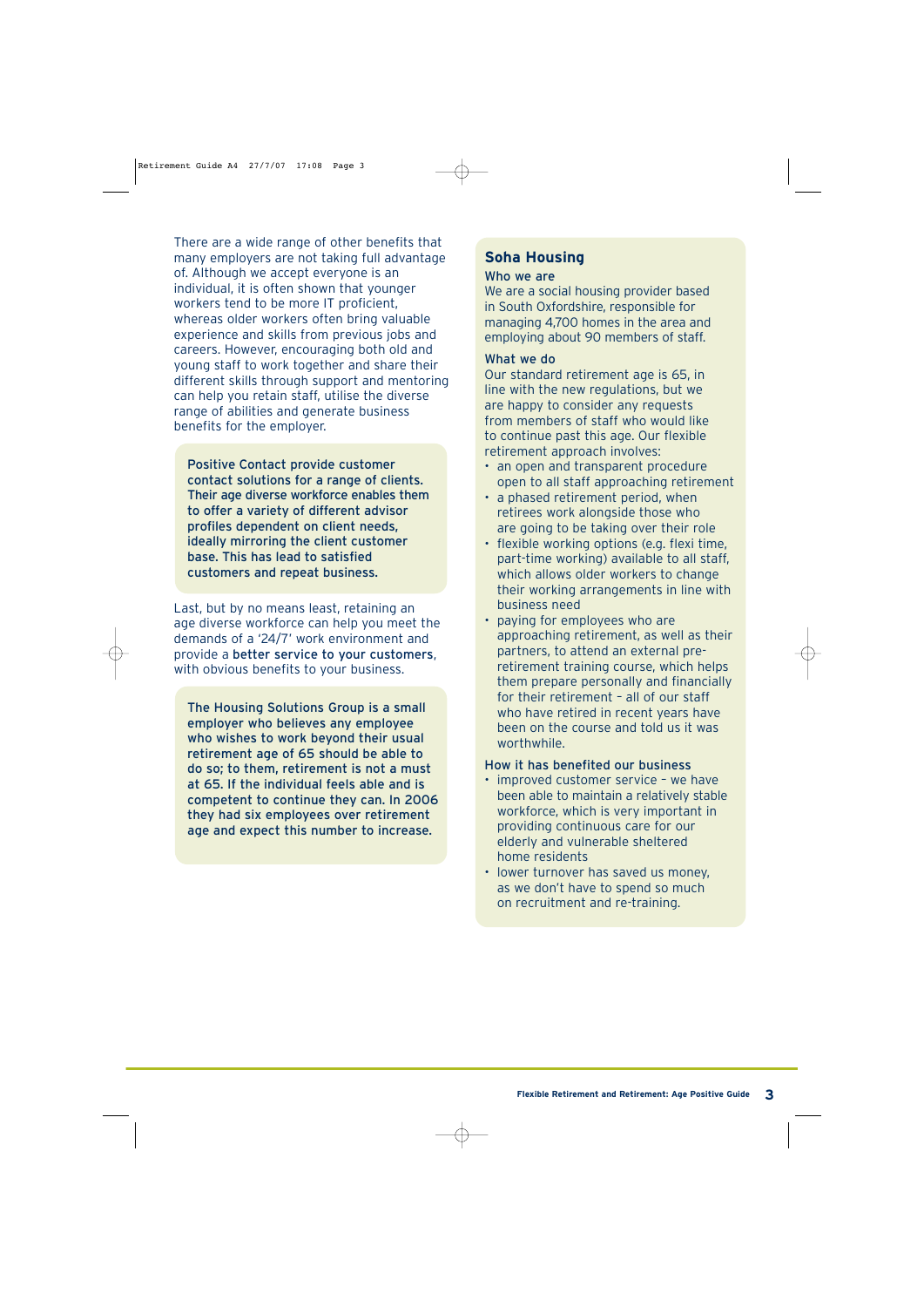## **Top tips and checklists for you to make your retirement policy more age positive**

The following checklists have been compiled from the practices adopted by employers who have already reaped the benefits of a flexible  $approach$  to retirement<sup>2</sup>. However, employers of all sizes can benefit from their experiences, particularly the retrospective hints and tips about policy development.

# **Checklist – Retirement: General good practice**

- Companies of all sizes should keep a record of the age profile of their employees in different departments and in different grades or positions. This will help you to identify any areas of concern (e.g. where all employees are nearing retirement or where you need to recruit to fill expanding or critical areas)
- Meet with your staff well in advance of their retirement to discuss when they want to retire or if they would like to work beyond 65
- $\Box$  Consider offering pre-retirement training or support to help employees prepare for the financial and personal changes they will face when they retire
- $\Box$  Plan ahead make sure there is time for retiring workers to pass on their skills and the benefit of their experience to younger staff
- It may be possible to consider new ways of working to make it easier for staff to move from work into retirement – for example by reducing their hours or taking on a different role (perhaps with less responsibilities)
- $\Box$  If possible, give staff a range of options for staying on past company normal retirement age or default retirement age (65) – consider part-time working, job sharing, short-term contracts or moving staff into a coaching or mentoring role to help develop younger staff
- Keep in touch with retired workers who may want some casual or temporary work – you could use them as consultants or to help cover holidays, staff absence or busy periods
- Base decisions on facts consider individuals needs and abilities alongside the needs of your business
- **Make sure staff understand what their** decision about retirement will mean for their pension entitlements
- $\Box$  An equality policy is one of the easiest ways to demonstrate that you take discrimination seriously. Consider including all forms of discrimination and harassment – gender, race, disability, gender reassignment, sexual orientation, religion, as well as age.

ACAS is the nominated agency to provide advice and guidance on age issues – to contact their helpline call 0845 7474747 or go online at www.acas.org.uk

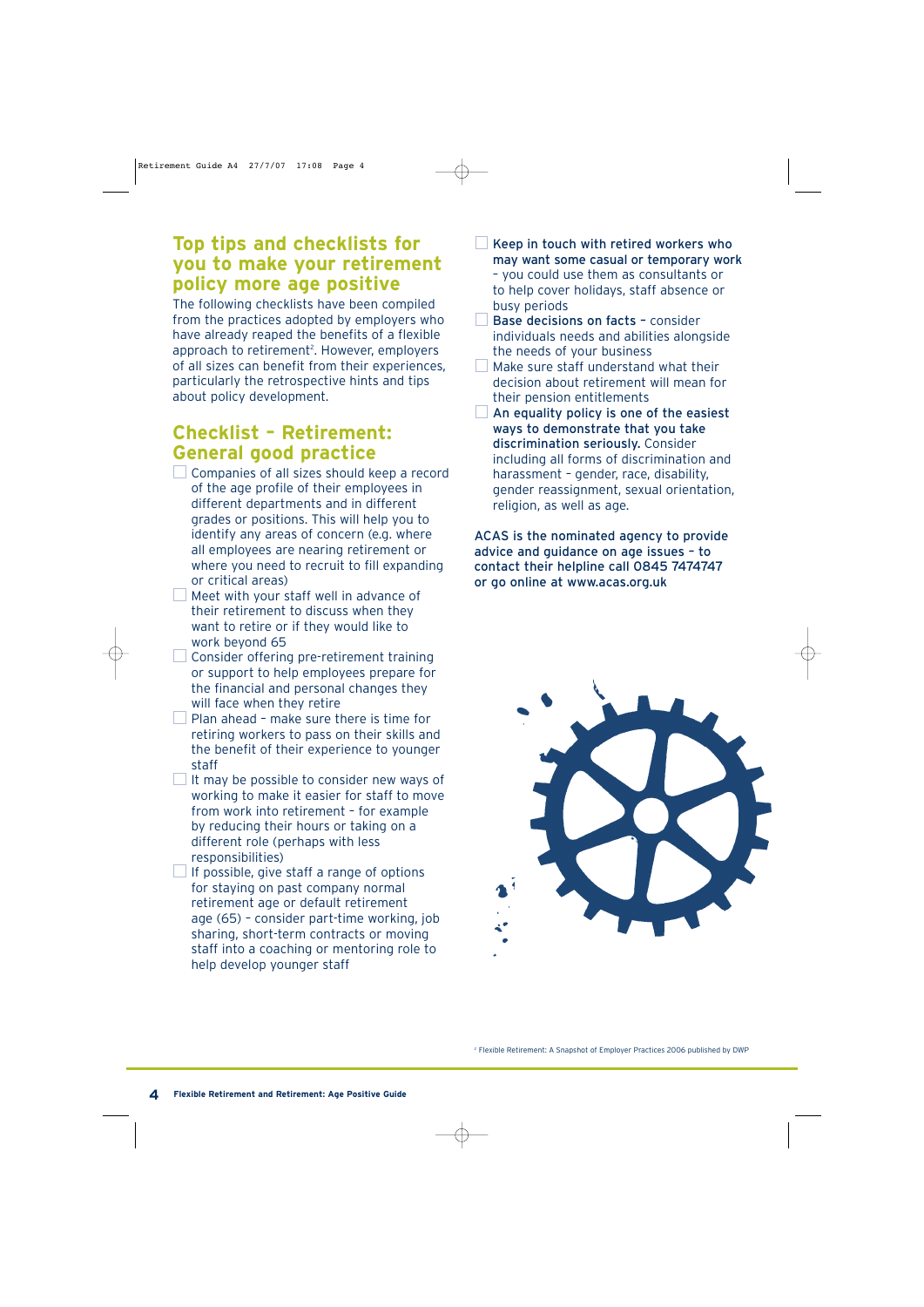## **Checklist – Flexible Retirement: Good practice tips and techniques for employers**

This information is taken from interviews with several large companies who already have flexible retirement policies in place<sup>3</sup>. They were in agreement that developing and implementing a flexible retirement policy took around six months, but that included understanding how the options impacted on the company pension scheme, which was the most time-consuming phase. This should not be an issue for smaller employers.

They all agreed that once the details of the policies were decided and approved, implementation was a relatively quick process.

## **First steps**

- $\Box$  All employers need to decide which flexible retirement options would compliment their working patterns and could be offered to all staff, for example, these could include part-time, home working, flexitime, temporary or seasonal contracts, compressed hours or jobshare to name a few. Once agreed, a decision should be taken as to whether these should be included as part of your company policy
- $\Box$  Check what arrangements currently exist and which are your employees preferred options. Consider conducting a survey of your employees to find out their ideas and preferences
- $\Box$  Establish if flexible retirement can be aligned with existing work-life balance policies (for parents and carers). Remember, offering flexible options only to older workers could be unlawful
- $\Box$  In the light of Age Regulations, if you have a normal or company retirement age, check whether it needs to be raised or removed. Look at examples of best practice in other organisations if you're unsure
- $\Box$  If you have separate HR and pension departments, talk to both. It is important to open communications to discuss exactly what is possible at the outset.
- <sup>3</sup> Flexible Retirement: A Snapshot of Employer Practices 2006 published by DWP

## **For large organisations**

- Large organisations will need to establish a business case for introducing flexible retirement. Determining how your organisation will benefit from this will be necessary in persuading buy-in from senior management or key stakeholders
- You will need to investigate all options and implications (including pension scheme implications) of the proposed policy on employees and the organisation. You may need to consider the risks or implications of a flexible retirement policy on insurance, income replacement insurance and occupational health risks. Seek external advice to help with this, such as an HR or pensions consultant
- Consider whether the flexible retirement policy necessitates any changes to the company pension scheme rules or administration. Specific questions to be resolved include whether staff will be allowed to continue contributing to their pension. If an employee is a member of a defined benefit scheme things tend to be more complex. Agree whether staff can take part of their pension (rather than all or none)
- Estimate the cost of offering flexible retirement policies including increased pension and insurance costs, plus potential cost savings in areas such as recruitment and training

St Helens Council have developed an older worker policy, which means that although the normal retirement age remains at 65, all employees have the option to continue to work dependent on the needs of the services. Thirty-seven workers have already taken up this option across a diverse range of occupations.

Get senior management, key stakeholders, HR and pension scheme managers involved at an early stage. This will save time and mean fewer revisions down the line Consult widely about the potential options as soon as possible. This could be done through setting up an internal working group to discuss and refine the policy.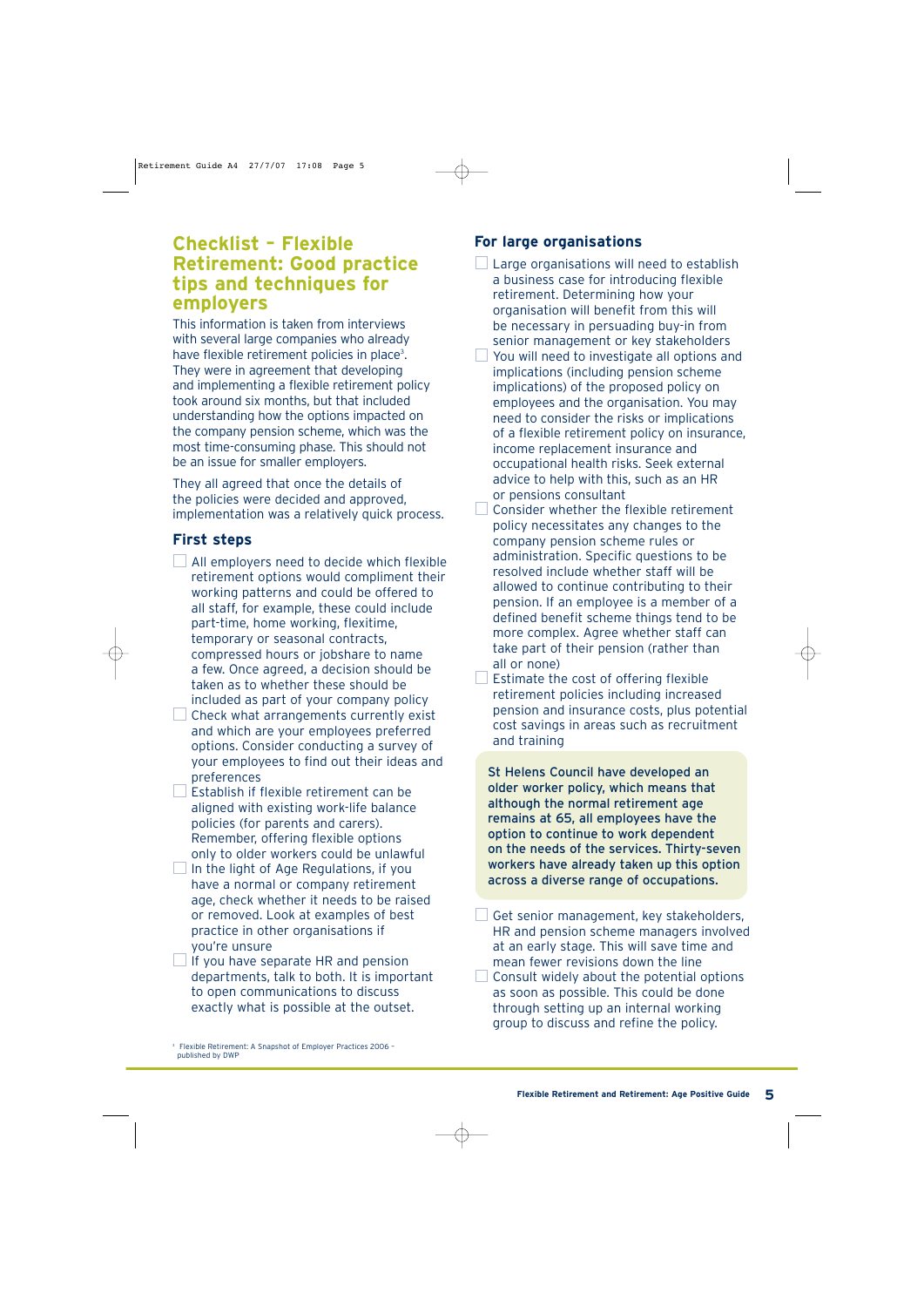## **Next steps for all employers**

- $\Box$  Check you have a strong performance management framework and clearly defined job roles and objectives for employees. These may need to be enhanced or amended to ensure that they can be used to effectively manage (non) performance and reviewed to ensure they are in line with the new age regulations
- $\Box$  Remember the performance of an older employee should be managed in exactly the same way as a younger employee; having good systems in place will counteract concerns about what to do if an older employee is under-performing
- Your contracts of employment will need to be reviewed to incorporate flexible retirement policies
- $\Box$  Consider how the policy can be communicated to everyone. For small companies, this could simply be by word of mouth or an e-mail, but in larger companies this could be one of the most difficult parts of the process. You need to consider the type of information needed by a) HR and Pension Scheme managers b) managers and line managers and c) all employees
- $\Box$  Promote both your and your organisation's positive stance on older employees in a clear and transparent way. In time this will contribute to the policies becoming embedded within the culture of the organisation.

Stanair Industrial Doors retain their workers well into their later years and continue to provide training and retraining as needed. This allows them to keep and use their skills and provides them with a tremendous bank of knowledge and experience.

## **For large organisations**

- Talk to your communications department; the culture of the organisation and current communication systems will determine the best method and media of communication to an extent. Communication channels to consider include: pre-retirement courses; dedicated helplines; newsletters or booklets; presentations to staff; intranet sites
- $\Box$  Include Frequently Asked Questions and hints and tips in your communication information, about issues to consider and where to go for further information
- Consider providing training to help overcome possible resistance and misconceptions about older employees. Maybe refresher training on carrying out effective appraisals and performance management
- Once the policy has been shared with employees, be prepared to answer their questions about the financial implications of flexible retirement or provide information on where they should go for more help – the sources of information at the end of this booklet should help
- Consider appointing a member of staff or line manager as a 'champion'. This champion should have your support and be trained to deal with the issues surrounding flexible retirement. It could be their responsibility to cascade this information to others via in-house workshops or presentations
- Set up systems for monitoring the impact of your flexible retirement polices. Being able to prove the business benefits of the policy will help dispel any concerns held by managers
- $\Box$  The pension department should review information provided to employees on an ongoing basis. In the run up to retirement consider which information you want to provide to employees – both generally and in responding to specific requests or queries to help them in making decisions about their retirement.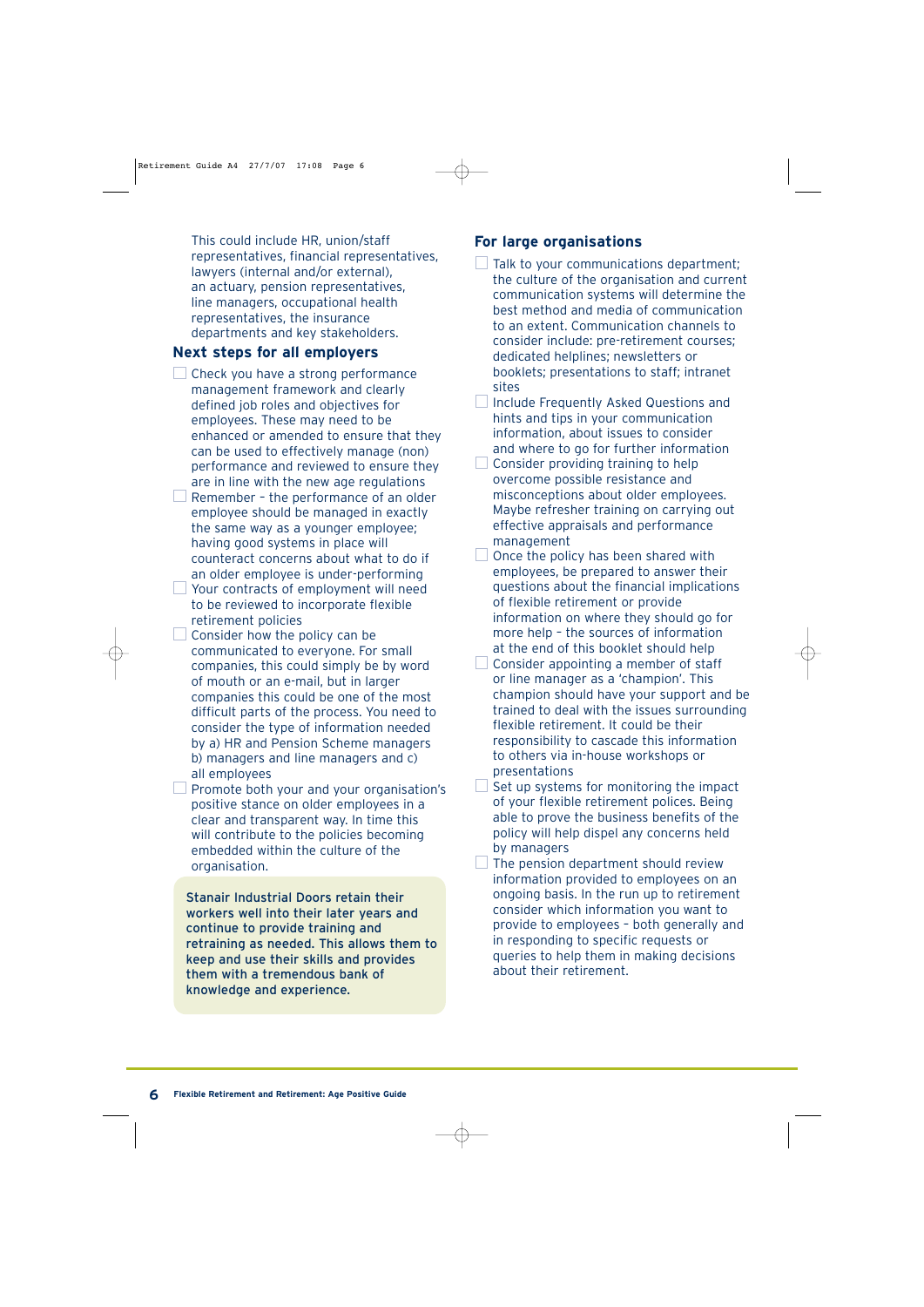# **The retirement process**

The age regulations introduced a number of changes including a default retirement age of 65. Employers need to be aware this means it is unlawful to retire people below the employer's normal retirement age, or below the default retirement age of 65 unless this can be objectively justified.

However, it is not compulsory to have a fixed retirement age. Indeed, many businesses are benefiting from adopting flexible approaches to retirement and are finding this works well, not only enabling them to retain knowledge and experience, but allowing them to work out a retirement plan which is beneficial to both the employee and the company.

The new regulations provide new procedures which are designed to allow employers and employees to benefit from a longer notice of retirement, meaning both parties will be able to plan for the future more effectively.

The new processes only apply to retirement. If an employer wants to terminate an employee's service before the normal or default retirement age due to other reasons, the rules are the same for employees of all ages.

To prevent claims of unfair dismissal, employers must be able to demonstrate that they have a good reason for terminating an employee's service and must have evidence to support this if challenged – this should be part of your normal dismissal procedures. Retirement will not be a fair reason for dismissal. Always check with ACAS or your HR or legal team before dismissing staff



# **Understanding the new retirement procedures**

If you choose to implement a compulsory retirement age within your organisation, the rules are simple to follow. The following stepby-step guide is adapted from the ACAS guide: 'Age and the Workplace' www.acas.org.uk/media/pdf/r/j/ Age\_and\_the\_Workplace.pdf

Employer Step 1: If you intend to retire an employee, you must inform the employee of their intended retirement date and that they have a right to request to work beyond this date. This must be in writing, no more than one year, but no less than six months before the date (see Text: Example Letter 1).

#### Text: Example Letter 1:

I am writing to inform you that your retirement date will be *linsert date]* and that you have a right to request not to be retired.

I will give careful consideration to any request you may make to work beyond this date and will inform you if I cannot let you. I am not required by law to give a reason.

Your request not to be retired must be returned to *[person dealing with request]* no later than three months before the date stated above. Failure to do this will mean that you lose your statutory right to have your request considered and you will be retired on the retirement date shown above.

| [Block capitals] |
|------------------|
|                  |

Date: ...........................................................………

If your employee has been properly notified of their retirement date (as above), they must make their request to continue working, in writing, at least three months before the proposed retirement date. They must state whether they wish to continue working indefinitely; for a stated period or until a certain date.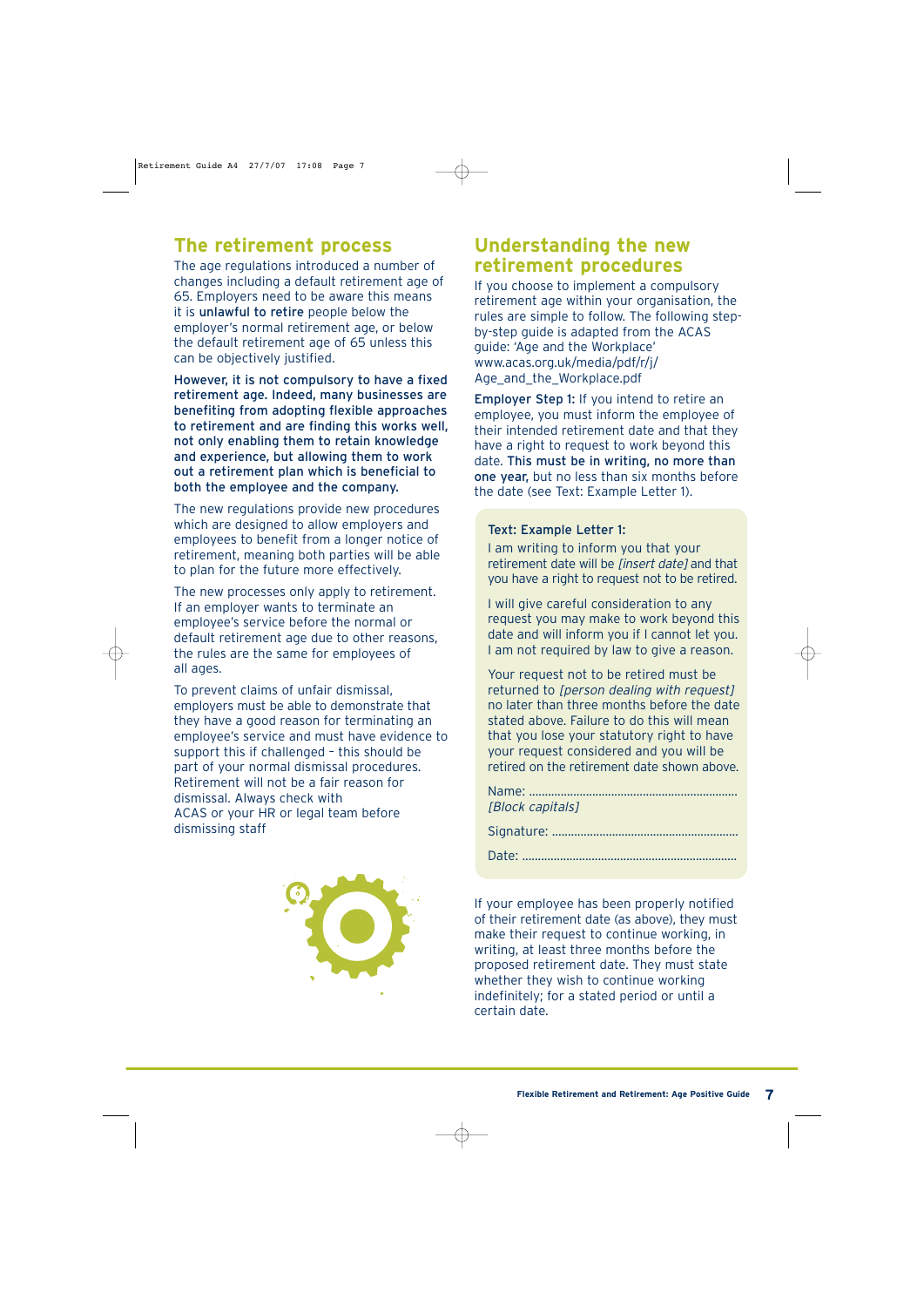Note: If you fail to notify the employee six months in advance you will have an ongoing duty to do so, up to two weeks before the intended retirement date. Failure to notify up to two weeks before the intended retirement date will make the dismissal automatically unfair and the employee will probably be liable for compensation.

Employer Step 2: If the employee is happy with the retirement date, you can retire the employee on the fixed date. No further action is required.

Employer Step 3: If your employee requests to work beyond the retirement date, you must consider the request seriously. It is customary to write to your employee and fix a date for a meeting to discuss the request (see Text: Example Letter 2).



#### Text: Example Letter 2:

I am writing to inform you that following your request not to be retired, there will be a meeting to discuss your request. The meeting will be held on *[insert date]* at *[insert time]* at *[insert location]*.

You have a right to be accompanied at the meeting by a fellow worker or a trade union representative. Your companion may be someone that you have chosen, but they must work for [insert your company name]. Your companion can address the meeting but not answer questions on your behalf, although you may confer during the meeting.

After the meeting, if it is decided to continue your employment beyond the intended retirement date of [insert original retirement date] you will receive written notification reflecting these agreed changes to your contract.

If no agreement is reached, you will receive further notification confirming your intended retirement date and informing you of your right to appeal.

| [Block capitals] |
|------------------|
|                  |

Date: ...........................................................………

Employer Step 4: If you accept the request for a new date and, if required, a new working pattern, it is courtesy to write and confirm the changes (see Text: Example Letter 3). You then need to amend the contract of employment and note the next date (no more than a year, but no less than six months) you need to write to them to inform them of their revised retirement date. If the new retirement date is less than a year away, send out a new letter immediately confirming the newly agreed date.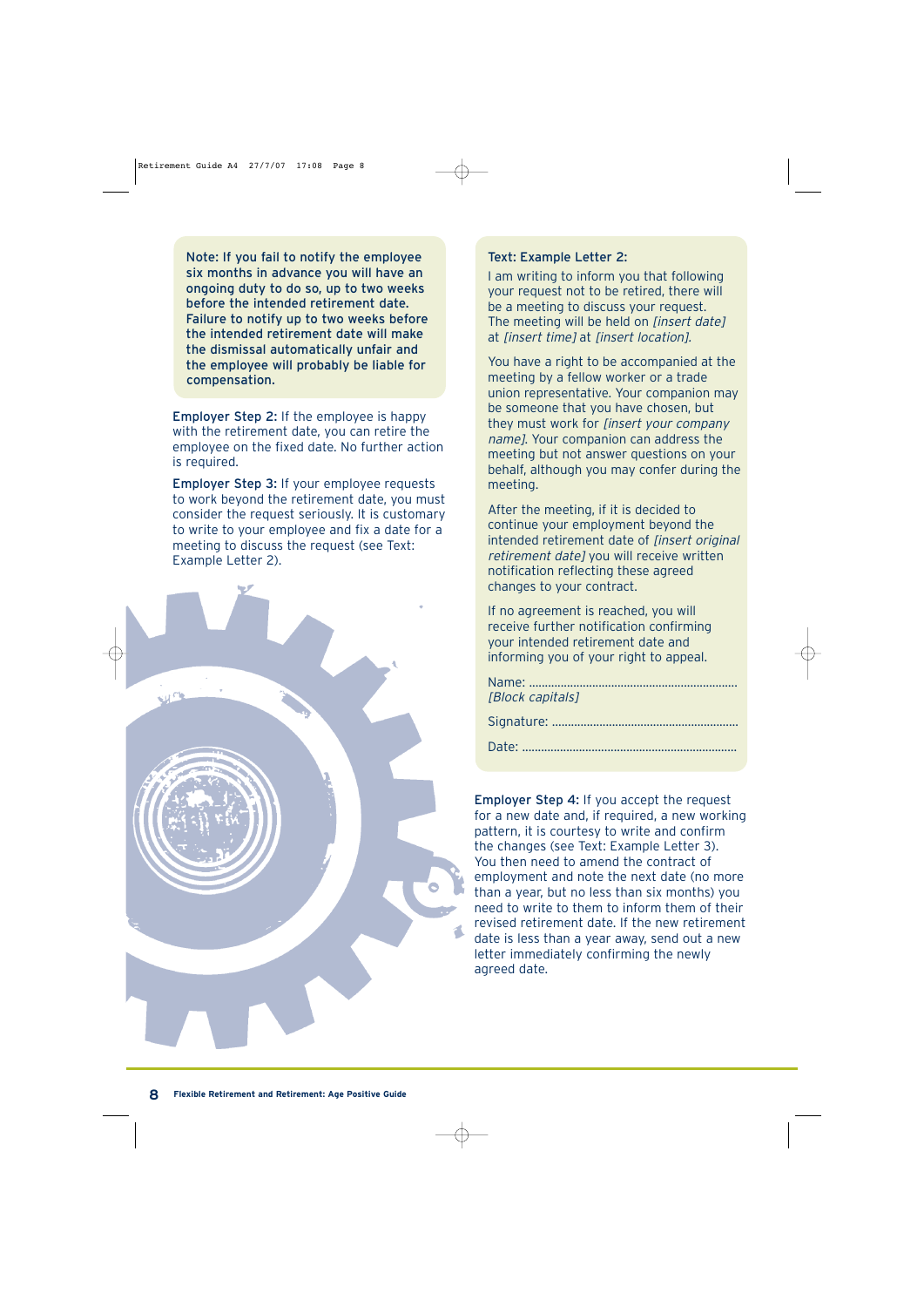#### Text: Example Letter 3:

I am writing to inform you that after our meeting on [insert date] to discuss your request not to be retired, I/we have considered your request and have decided to extend your contract with [company name] as agreed.

Your new terms and conditions *[and working*] pattern, if applicable] are outlined below.

| [Block capitals] |
|------------------|
|                  |

Date: ...........................................................………

Employer Step 5: If, after meeting with your employee and considering their request to work beyond the retirement date, you decide to reject their application, you must write to them and tell them of the decision as soon as is reasonably possible, informing them of their right to appeal the decision (see Text: Example Letter 4).

#### Text: Example Letter 4:

I am writing to inform you that after our meeting held on *[insert date]* to discuss your request not to be retired, I/we have considered your request and [company name] still intends to retire you on *linsert* original intended retirement date].

You have a right to appeal this decision. If you wish to appeal you must inform [insert name] as soon as is reasonable. Failure to do so, or failure to agree a meeting date within a reasonable time period, may mean you lose the right to an appeal meeting. In this case, [insert company name] may consider your appeal without holding a meeting, although they will consider any previous representations that you have made.

| [Block capitals] |
|------------------|

Employer Step 6: If the employee appeals against the decision, an appeal meeting should be held as soon as is reasonably possible.

If it's not possible to hold an appeal meeting within a reasonable period, the employer can consider the request without a meeting, as long as the employee's case for continuing to work is taken into account.

An appeal can be made if:

- the employer refuses the request in its entirety or
- the employer accepts it, but decides to continue employment for a shorter period than the employee requested.

Employer Step 7: If, after the appeal meeting you:

- decide you still wish to retire the employee, you must inform them in writing as soon as is reasonably practicable (see Text: Example Letter 5)
- decide not to retire the employee, you should inform them in writing as soon as possible (see Text: Example Letter 6).

#### Text: Example Letter 5:

I am writing to inform you that after our meeting held on *[insert date]* to discuss your appeal not to be retired, I/we have considered your appeal and [insert company name] still intend to retire you on [insert original intended retirement date] as originally discussed.

| [Block capitals] |
|------------------|
|                  |
|                  |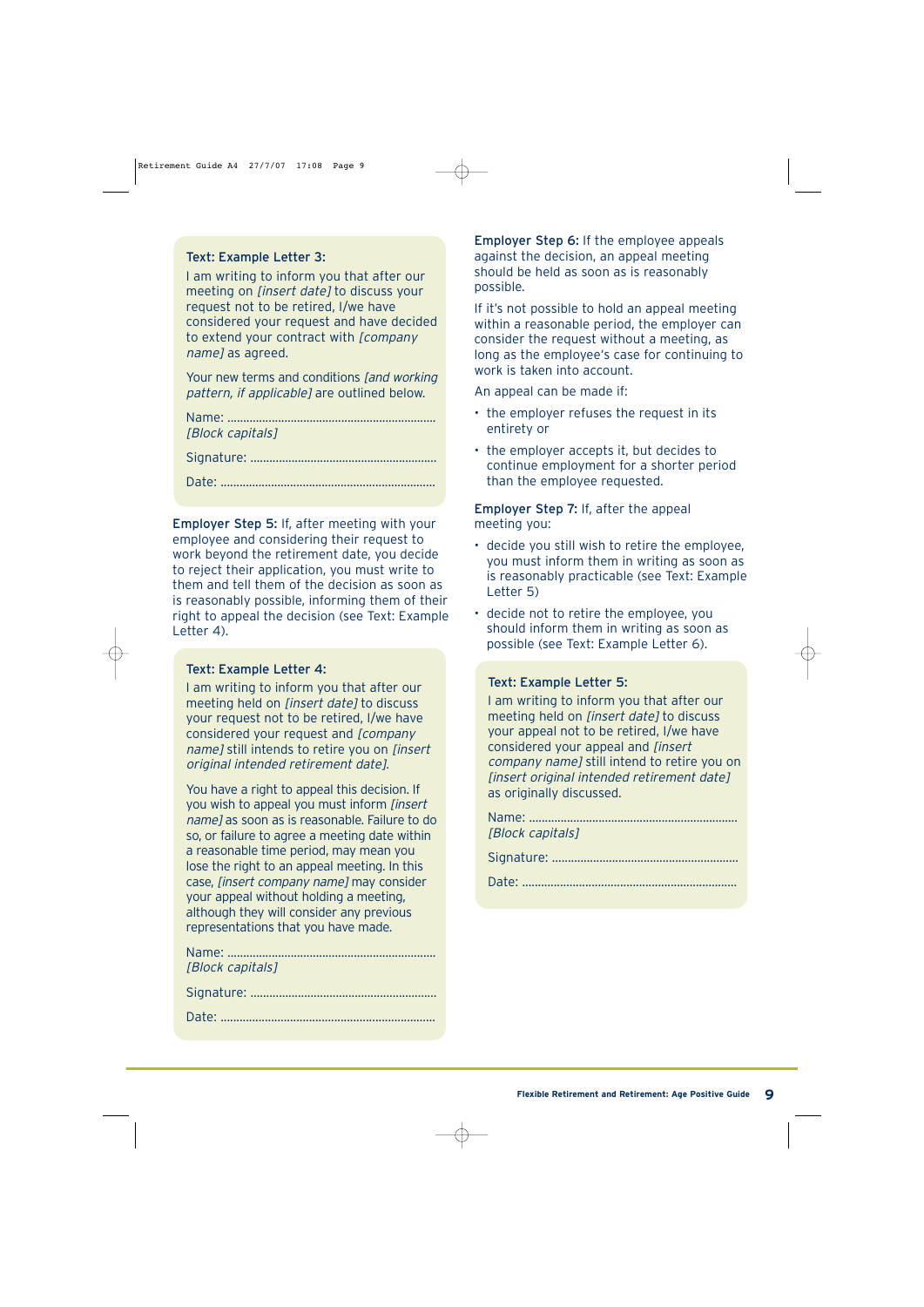#### Text: Example Letter 6:

I am writing to inform you that after our meeting held on *linsert datel* to discuss your appeal not to be retired, I/we have considered your request and [insert company name after further consideration have agreed to extend your contract.

As agreed at the meeting, your new terms and conditions [working pattern, if applicable] are outlined below.

| [Block capitals] |
|------------------|
|                  |

|--|--|

Date: ...........................................................………

Remember: If you use the 'default retirement age of 65' or a normal retirement age (NRA) of 65 or over, you will need to repeat this process each time an individual reaches retirement age or is (less than a year but over six months) from the agreed extended point for retirement.

Additionally: make sure all staff involved in making retirement decisions are fully aware of the new rules and of their responsibility to treat all candidates fairly and use objective criteria.

Put routines or practices in place to check that no bias, deliberate or intentional, has influenced retirement decisions.

For more details on the new retirement regulations, visit www.acas.org.uk/media/ pdf/r/j/Age\_and\_the\_Workplace.pdf



## **East Dunbartonshire Council**

#### Who we are

We are a local authority in Scotland, responsible for an area to the North West of Glasgow with a population of just over 100,000. We employ more than 5,000 staff.

#### What we do

We are committed to giving employees who are retiring every option to ensure as smooth a transition as possible from work to retirement. Our flexible approach to retirement can be summarised as:

- all employees can retire at 65, regardless of gender, status, hours worked and length of service
- our staff can opt to work beyond 65 if they so wish; alternatively, in some cases employees can choose to retire early with pension benefits from age 60
- we also recognise that some employees may not want to move straight from work to retirement in one step – we offer options such reduced hours leading up to retirement, and allow employees to move to a different role with fewer hours or less responsibility
- we have a clear, written policy outlining guidance for managers and employees to prepare for retirement
- all employees planning to retire have a pre-retirement interview to discuss arrangements, including handover of work, mentoring and appropriate retirement celebrations.

#### How it has benefited our business

- older employees who aren't ready to retire continue to enjoy the social and financial benefits of working – this shows that we value all our staff, of all ages, which makes for a highly motivated workforce
- staff who stay on beyond 65 have made a valuable contribution to the organisation through their experience and commitment.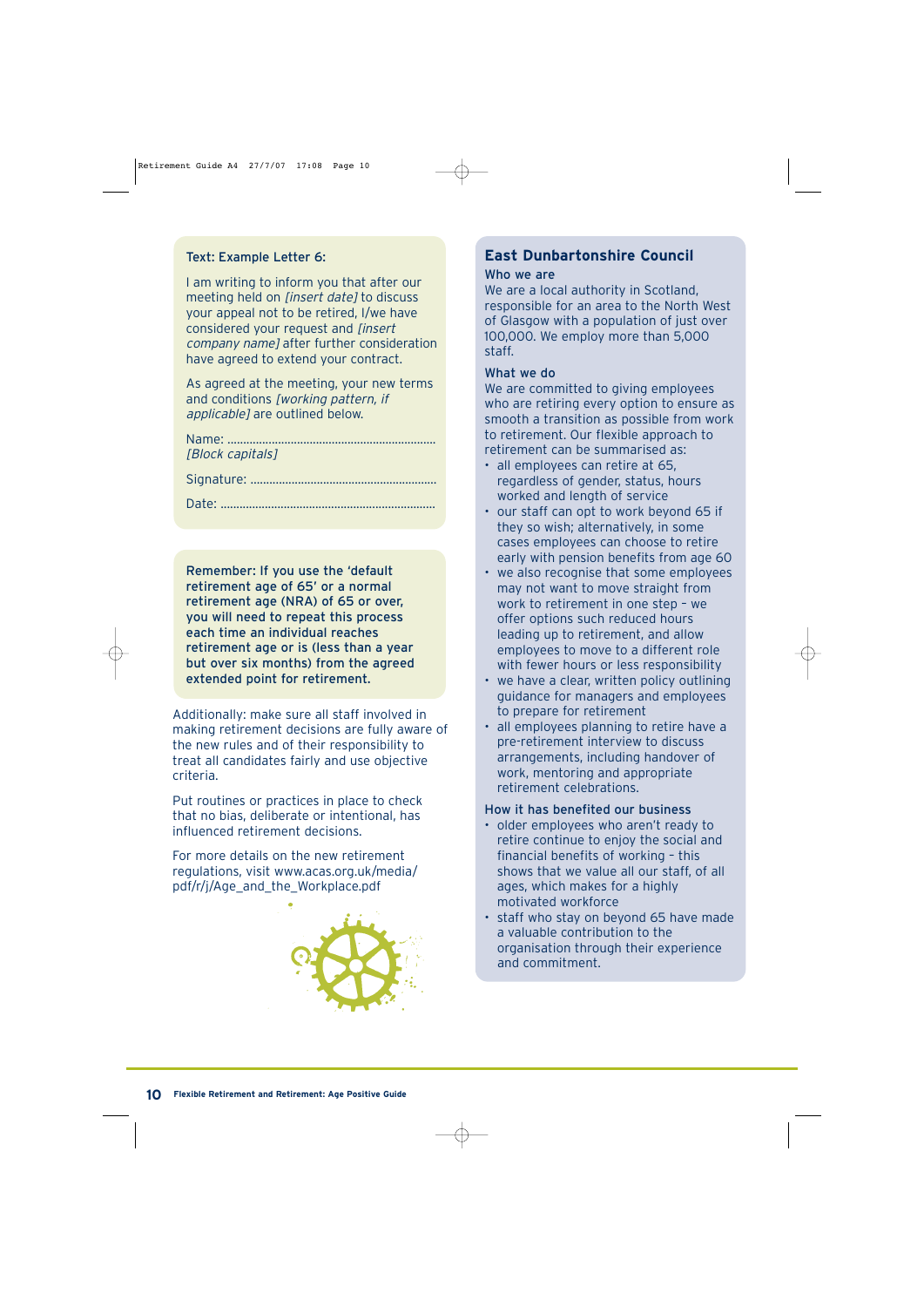# **ACAS: Fair retirement flowchart**



Notes: NRA means normal retirement age IRD means intended retirement date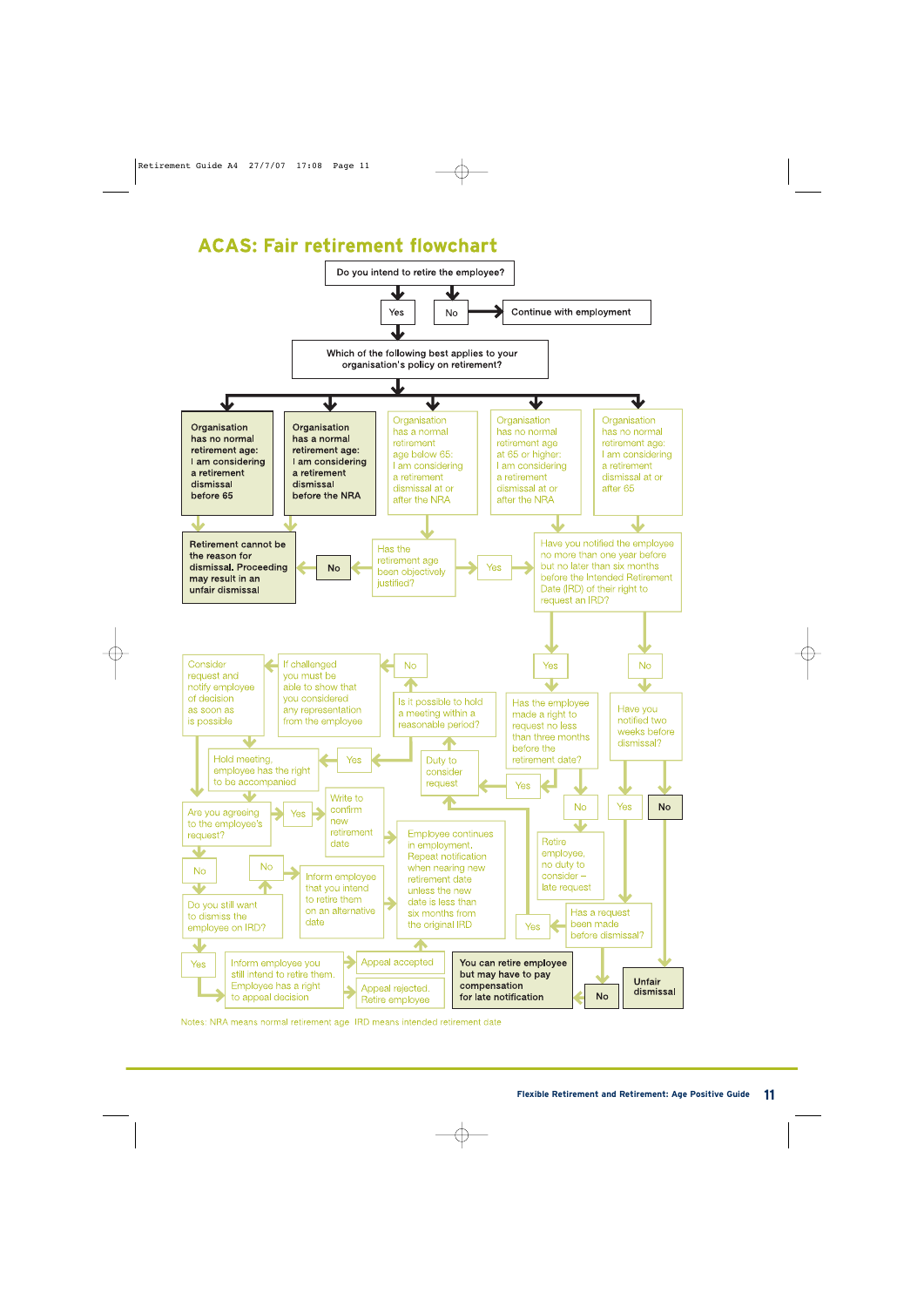# **A changing workforce for employers**

Finally, as an employer you should be aware that the UK labour market is changing. This may mean you have to radically re-think your policies and practices and develop ways in which you can encourage your older workers to stay in work rather than leave. Currently, people aged 50+ represent:

- almost 30 per cent of people of working age $4$  and
- Twenty-six per cent of those actually in work $5$ .

And by 2020 there will be nearly five million more people aged  $50+$  in the UK. $6$  By comparison the number of workers under 35 is falling with the fastest decreases amongst the 18-24 age bracket. If, as an employer, you have traditionally recruited from this age group, you will need to look again at your policies.

The demographic changes mean that the need to take an age positive approach to retirement and pensions has never been more pressing and will become even more important over the next 10-15 years.

Education is a highly qualified sector, employing 2.5 million people (8 per cent of the national workforce) in 13,000 establishments. This sector has a high demand for new recruits and levels of vacancies are high. It is predicted that the sector will need an additional 1.14 million employees by 2014 – equivalent to 46 per cent of the current workforce<sup>7</sup>.

This may be why the National Association of Schoolmasters Union of Women Teachers, which is the largest union representing teachers and head teachers throughout the UK, has already made changes to their pension scheme.

Their changes include a 'phased retirement' option to enable both existing and new scheme members aged 55 or over to draw part of their accrued pension (actuarially reduced if before NPA) and continue working as a teacher within the Teachers Pension Scheme<sup>8</sup>.

- <sup>6</sup> Government Actuary Population Projections, 2004.
- <sup>7</sup> Managing an ageing workforce in the 'education' sector. A report for employers available to view at www.agepositive.gov.uk

<sup>8</sup> Website address for further information www.nasuwt.org.uk/Templates/ Internal.asp?NodeID=72955&ParentNodeID=43089

It is essential that all employers, of all sizes, in all sectors, take action now and get ready. It can only be a benefit to be ahead of the competition.

# **Age Positive Retirement: answers to your questions**

### **1. What do the new age regulations say about retirement?**

The regulations set a default retirement age of 65 (to be reviewed in 2011). This means compulsory retirement below the age of 65 is unlawful unless you can satisfy the test of objective justification.

### **2. Does this mean it is compulsory to retire all staff at 65?**

No, although you cannot forcibly retire anyone before 65, it isn't compulsory to have a retirement age – in fact many employers don't have one. Employers can choose whether they have any retirement age at all – the law doesn't require it and in many cases it's just an historical relic of the company's previous policies and practices that hasn't been updated.

If you choose to use a fixed retirement age you will have new time-bound responsibilities to inform employees of their retirement date and their 'right to request' to work beyond. However, if members of your staff choose to leave or retire prior to age 65, that is also their choice, you cannot force them to remain in employment against their wishes.

## **3. Do I need to consult employees who are 65 or over before retiring them?**

Yes, you must inform your employees a minimum of six or a maximum of 12 months before the date you plan to retire them, regardless of any previous discussion or review.

### **4. Are there any changes, which will affect my employees?**

Yes, all employees will have the 'right to request' to work beyond the default retirement age of 65 or any other retirement ages set by you, and all employers will have a 'duty to consider' requests to work longer. For more information on the process, go to http://www.acas.org.uk/index.aspx?articleid=1044

<sup>4</sup> Government Actuary Population Projections, 2004.

<sup>5</sup> Labour Force Survey Dec-Feb 07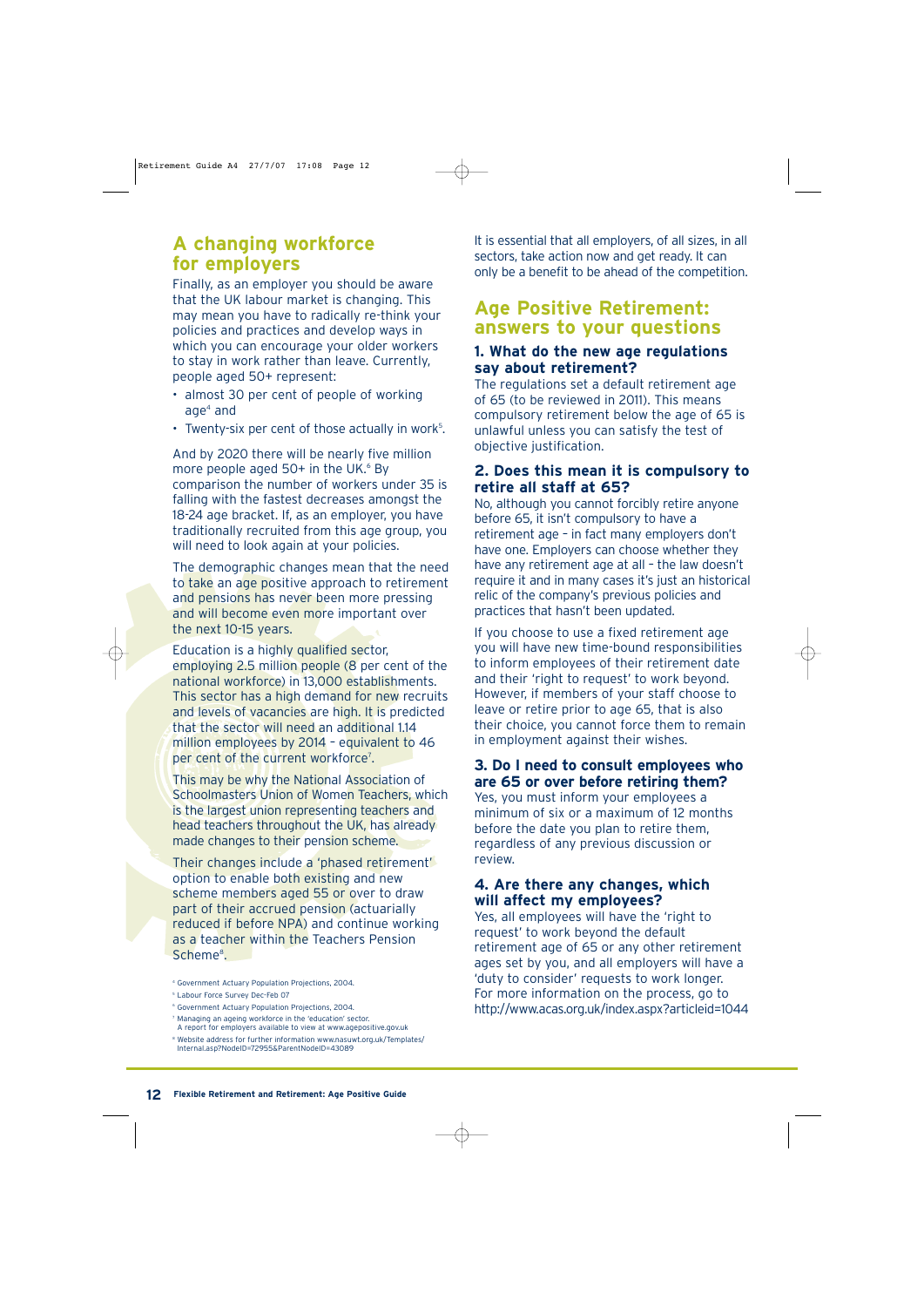## **5. What happens if I refuse to allow an employee to work past 65?**

If you correctly follow the procedures laid down in regulations, you may rely on the default retirement age without the dismissal being regarded as unfair or age discriminatory. However, if you do not follow the process the employee could challenge the decision as unfair dismissal.

The regulations are not designed to force you to retain staff that are unsuitable, however, it is also not good business sense to dismiss individuals based solely on their age – in many cases retaining older workers can be mutually beneficial to both parties.

### **6. Is there anything else I need to do to make sure I act in accordance with the new regulations?**

Review your practices now and make sure you're familiar with the guidance on the retirement process. Seek advice if you have concerns. If you don't have access to your own HR department or to independent legal advice, ACAS is the nominated agency to give advice and guidance on age issues. Contact their Helpline on 0845 7474747 or go online at www.acas.org.uk

Good practice, help and information is also available on the Age Positive website at www.agepositive.gov.uk or look at any of the other sources of help and information listed in this leaflet.

Remember – if you discriminate and lose your case, there is no limit on how much an employment tribunal can ask you to pay.

# **Sources of additional information**

## **General help and information**

Age Positive www.agepositive.gov.uk

ACAS 08457 474 747 www.acas.org.uk

Business Link 0845 600 9 066 www.businesslink.gov.uk British Chambers of Commerce (BCC) 020 7654 5800 www.chamberonline.co.uk

Financial Services Authority 0845 606 1234 www.fsa.gov.uk

Directgov (Employment) www.direct.gov.uk/en/Employment/

Trades Union Congress (TUC) 020 7636 4030 www.tuc.org.uk

Confederation of British Industry (CBI) 020 7395 7400 www.cbi.org.uk

Chartered Institute of Personnel and Development (CIPD) 020 8612 6200 www.cipd.co.uk

The Age and Employment Network (TAEN) 020 7843 1590 www.taen.org.uk

Federation of Small Businesses (FSB) 020 7592 8100 www.fsb.org.uk

National Association of Pension Funds (NAPF) www.napf.co.uk

The Pensions Regulator 0870 6063636 (9am to 5pm, Monday to Friday) www.thepensionsregulator.gov.uk

OPAS, the Pensions Advisory Service 0845 6012923 (for information and guidance on any aspect of occupational or private pension provision) www.opas.org.uk

## **Other Government sites**

Department of Trade and Industry (DTI) www.dti.gov.uk

Department for Work and Pensions (DWP) www.dwp.gov.uk

HM Revenue and Customs (HMRC) www.hmrc.gov.uk

The Pension Service www.thepensionservice.gov.uk